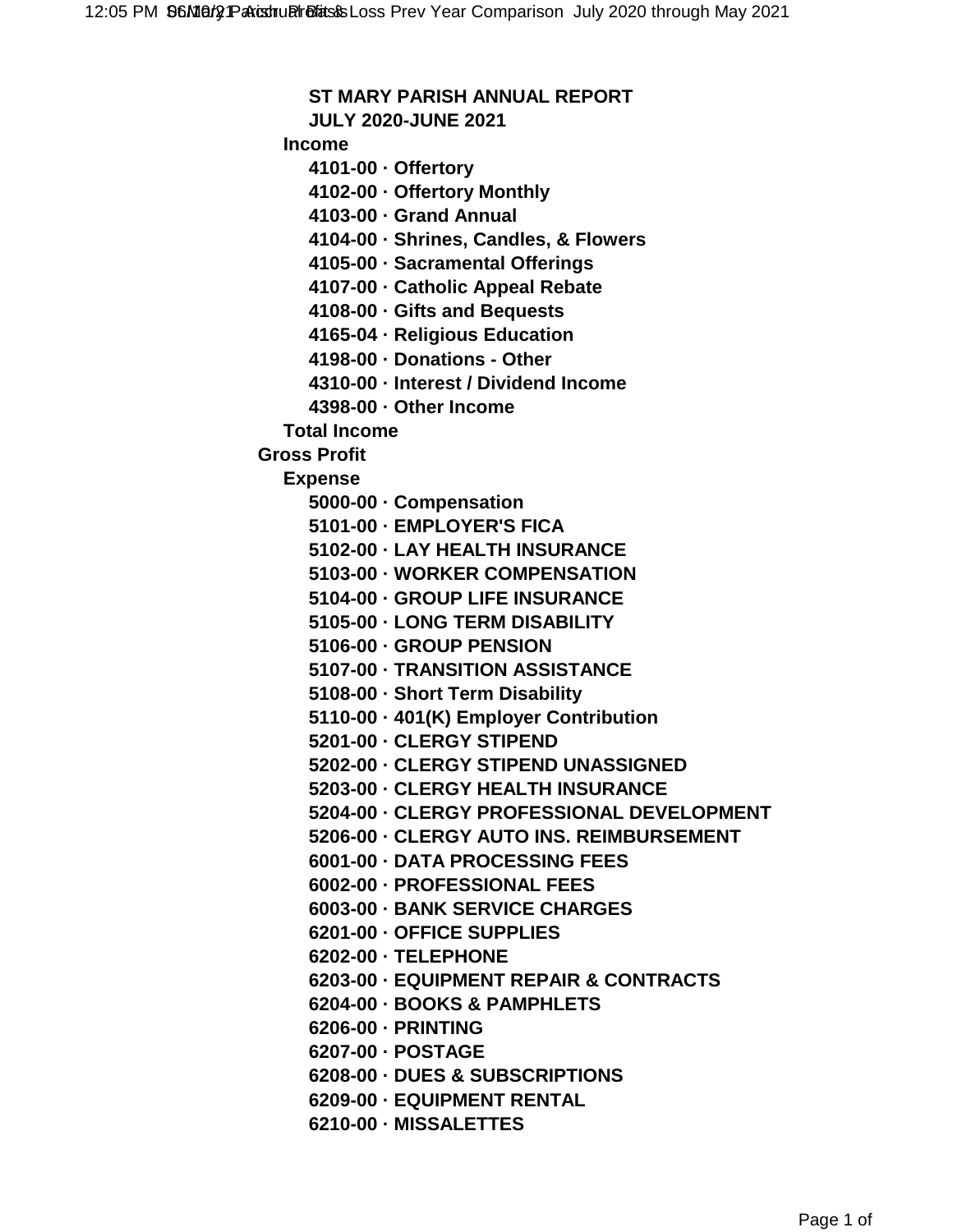**6211-00 · WEEKLY ENVELOPES 6215-01 · Marketing Expense 6221-00 · Software 6222-00 · IT Support 6250-00 · HOUSEHOLD 6301-00 · UTILITIES 6302-00 · HEAT 6303-00 · WATER & SEWER 6305-00 · PROPERTY INSURANCE & LIABILITY 6306-00 · MAINT. EQUIPMENT CONTRACTS 6307-00 · MAINTENANCE SUPPLIES 6308-00 · MAINTENANCE OF GROUNDS 6309-00 · MAINTENANCE OF BUILDINGS 6500-00 · PASTORAL / LITURGICAL 6601-00 · MEETINGS & WORKSHOPS 6603-00 · CONFERENCE HOSPITALITY 66900 · Reconciliation Discrepancies 6701-00 · FUNDRAISING 7001-00 · ACQ. / IMPROVE. - SITE 7002-00 · ACQ. / IMPROVE - FURN. & EQUIP. 8450-00 · OTHER EXPENSES 8465-00 · Central Tithe 8495-00 · MISCELLANEOUS Total Expense**

**Net Income**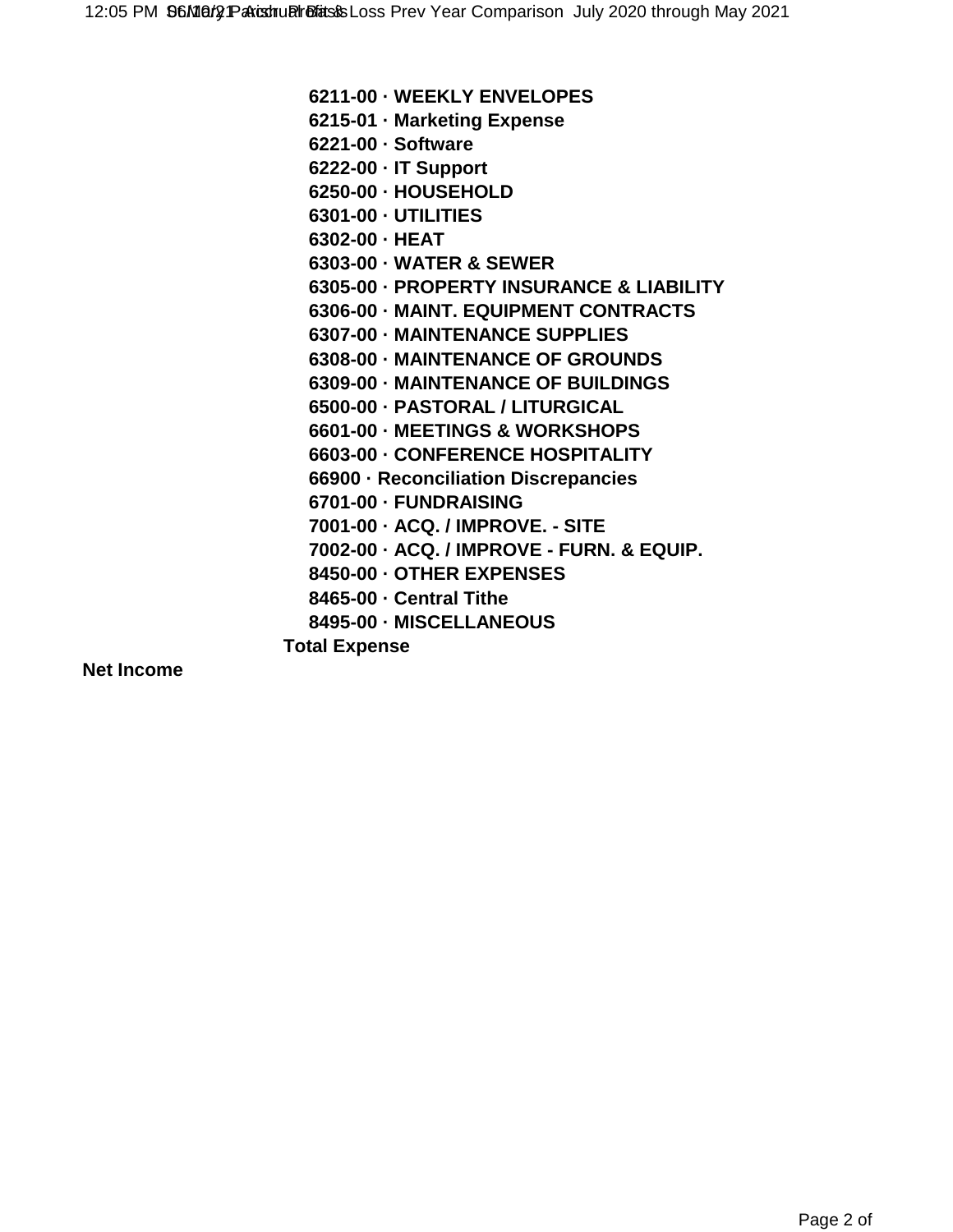| Jul '20 - May 21 | Jul '19 - May 20 | \$ Change    | % Change   |
|------------------|------------------|--------------|------------|
|                  |                  |              |            |
| 289,128.72       | 313,229.66       | -24,100.94   | -7.69%     |
| 59,618.00        | 75,057.00        | $-15,439.00$ | $-20.57%$  |
| 220,258.00       | 226,473.00       | $-6,215.00$  | $-2.74%$   |
| 3,487.00         | 3,981.00         | -494.00      | $-12.41%$  |
| 34,882.00        | 28,100.00        | 6,782.00     | 24.14%     |
| 18,699.21        | 0.00             | 18,699.21    | 100.0%     |
| 5,168.00         | 22,598.05        | -17,430.05   | $-77.13%$  |
| 36,477.00        | 70,602.85        | -34,125.85   | -48.34%    |
| 168,725.41       | 48,461.95        | 120,263.46   | 248.16%    |
| 1,439.85         | 1,752.04         | $-312.19$    | -17.82%    |
| 144,507.51       | 8,862.08         | 135,645.43   | 1,530.63%  |
| 982,560.70       | 799,117.63       | 183,443.07   | 22.96%     |
| 982,560.70       | 799,117.63       | 183,443.07   | 22.96%     |
|                  |                  |              |            |
| 357,065.38       | 379,812.59       | -22,747.21   | -5.99%     |
| 19,133.17        | 21,723.02        | $-2,589.85$  | $-11.92\%$ |
| 22,166.75        | 47,444.24        | -25,277.49   | -53.28%    |
| 3,279.17         | 3,279.17         | 0.00         | $0.0\%$    |
| 1,649.49         | 1,509.49         | 140.00       | 9.28%      |
| 782.32           | 782.32           | 0.00         | $0.0\%$    |
| 12,829.62        | 17,468.11        | $-4,638.49$  | $-26.55%$  |
| 1,190.84         | 1,190.84         | 0.00         | 0.0%       |
| 1,125.00         | 1,547.34         | -422.34      | -27.3%     |
| 6,388.86         | 7,344.44         | $-955.58$    | -13.01%    |
| 73,959.39        | 73,959.39        | 0.00         | $0.0\%$    |
| 500.00           | 3,412.18         | $-2,912.18$  | -85.35%    |
| 0.00             | 3,120.59         | $-3,120.59$  | $-100.0\%$ |
| 700.00           | 175.00           | 525.00       | 300.0%     |
| 1,500.00         | 700.00           | 800.00       | 114.29%    |
| 9,341.27         | 7,482.90         | 1,858.37     | 24.84%     |
| 0.00             | 15.46            | $-15.46$     | $-100.0%$  |
| 57.44            | 146.98           | $-89.54$     | $-60.92%$  |
| 5,301.35         | 4,209.02         | 1,092.33     | 25.95%     |
| 4,992.92         | 4,021.86         | 971.06       | 24.15%     |
| 1,255.00         | 2,548.94         | $-1,293.94$  | $-50.76%$  |
| 8,003.72         | 5,639.60         | 2,364.12     | 41.92%     |
| 240.00           | 0.00             | 240.00       | 100.0%     |
| 1,648.18         | 935.00           | 713.18       | 76.28%     |
| 100.00           | 1,312.50         | $-1,212.50$  | $-92.38%$  |
| 3,661.48         | 4,285.02         | $-623.54$    | $-14.55%$  |
| 34.80            | 0.00             | 34.80        | 100.0%     |